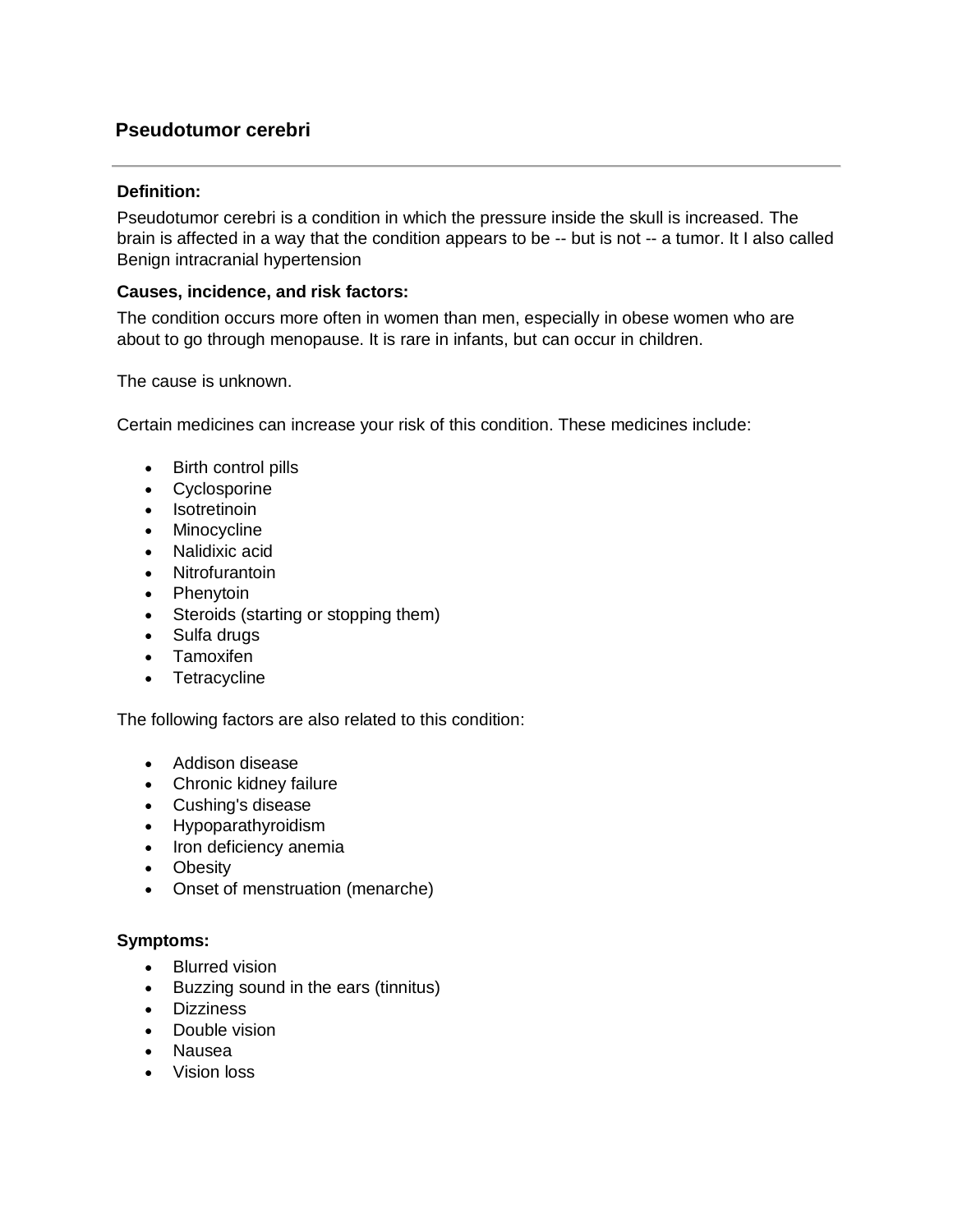Symptoms may get worse during physical activity, especially when you tighten the stomach muscles.

#### **Signs and tests:**

The doctor will perform a physical exam. Signs of this condition include:

- [Bulging anterior fontanelle](http://www.pennmedicine.org/encyclopedia/em_DisplayArticle.aspx?gcid=003310&ptid=1)
- Increased head size
- Swelling of the optic nerve in the back of the eye (papilledema)

Even though there is increased pressure in the skull, there is no change in alertness.

Tests that may be done include:

- [CT scan of the head](http://www.pennmedicine.org/encyclopedia/em_DisplayArticle.aspx?gcid=003786&ptid=1)
- Eye exam, incluiding [visual field](http://www.pennmedicine.org/encyclopedia/em_DisplayArticle.aspx?gcid=003879&ptid=1) testing
- [MRI of the head](http://www.pennmedicine.org/encyclopedia/em_DisplayArticle.aspx?gcid=003791&ptid=1) with MR venography
- [Lumbar puncture](http://www.pennmedicine.org/encyclopedia/em_DisplayArticle.aspx?gcid=003428&ptid=1) (spinal tap)

Diagnosis is made when other health conditions are ruled out. Several conditions may cause increased pressure in the skull, including:

- [Hydrocephalus](http://www.pennmedicine.org/encyclopedia/em_DisplayArticle.aspx?gcid=001571&ptid=1)
- Tumor
- Venous sinus thrombosis

#### **Treatment:**

Treatment is aimed at the cause of the pseudotumor.

A Lumbar Puncture can help relieve pressure in the brain and prevent vision problems.

Other treatments may include:

- Fluid or salt restriction
- Medications such as corticosteroids, acetazolamide, and furosemide
- Shunting procedures to relieve pressure from spinal fluid buildup
- Surgery to relieve pressure on the optic nerve
- Weight loss

Patients will need to have their vision closely monitored. There can be vision loss, which is sometimes permanent. Follow-up MRI or CT scans may be done to rule out hidden cancer.

#### **Prognosis:**

Sometimes the condition disappears on its own within 6 months. Symptoms can return in some persons. A small number of patients have symptoms that slowly get worse and lead to blindness.